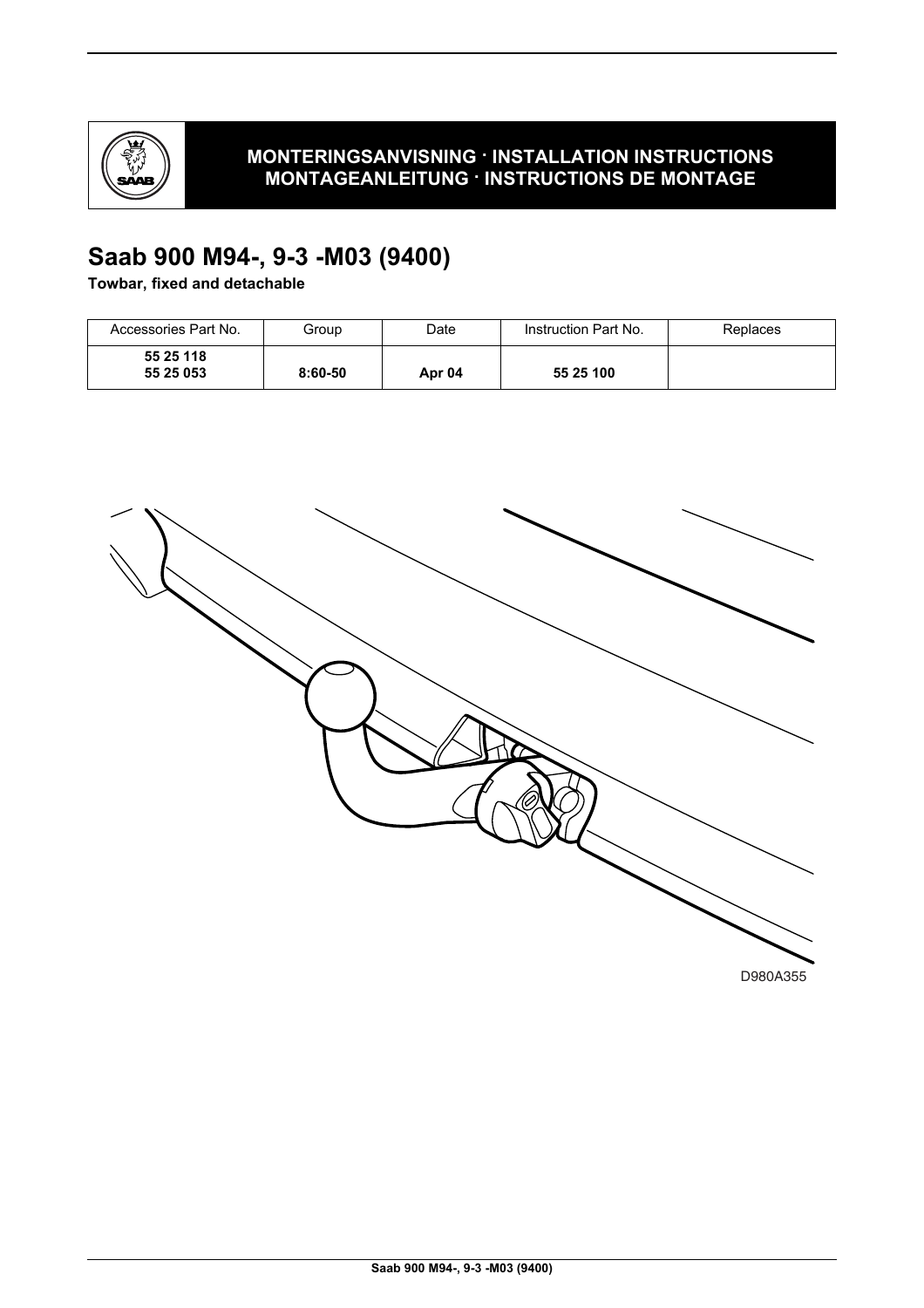

#### **Detachable towbar**

- 1 Towbar, detachable
- 2 Lower mounting plate
- 3 Upper mounting plate
- 4 Connector holder plate
- 5 Bracket
- 6 Protective cover
- 7 Ball guard
- 8 Bolt M12x100 (x2)
- 9 Nut M12 (x2)
- 10 Bolt M10x30 (x7)
- 11 Nut M10 (x8)
- 12 Bolt M10x40 (x2)
- 13 Template
- 14 Storage bag
- 15 Keys (x2)
- 16 Protective collar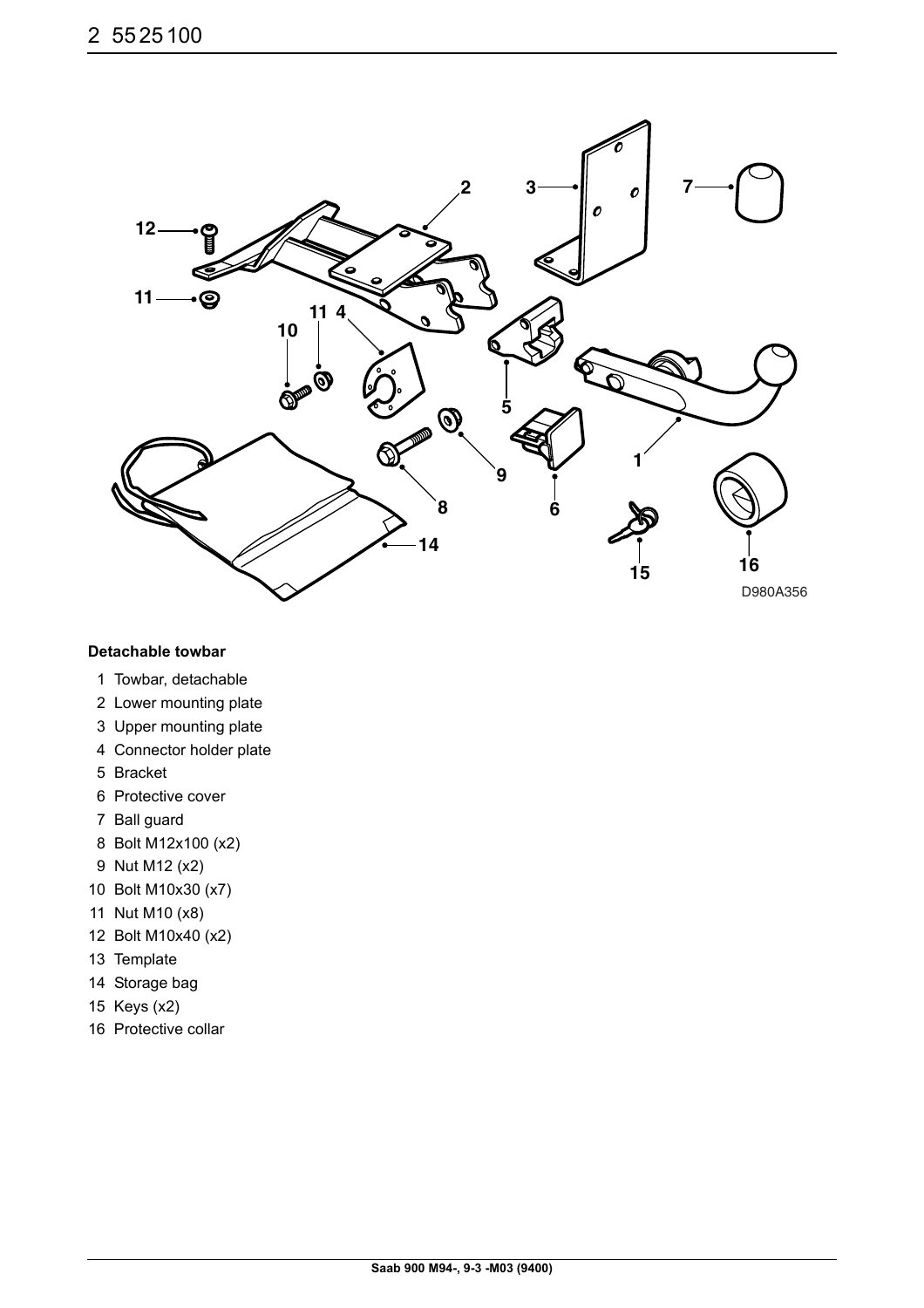

D980A357

#### **Fixed towbar**

- 1 Towbar, fixed
- 2 Lower mounting plate
- 3 Upper mounting plate
- 4 Ball guard
- 5 Bolt M12x70 (x2)
- 6 Nut M12 (x2)
- 7 Bolt M10x30 (x7)
- 8 Nut M10 (x8)
- 9 Bolt M10x40 (x2)
- 10 Template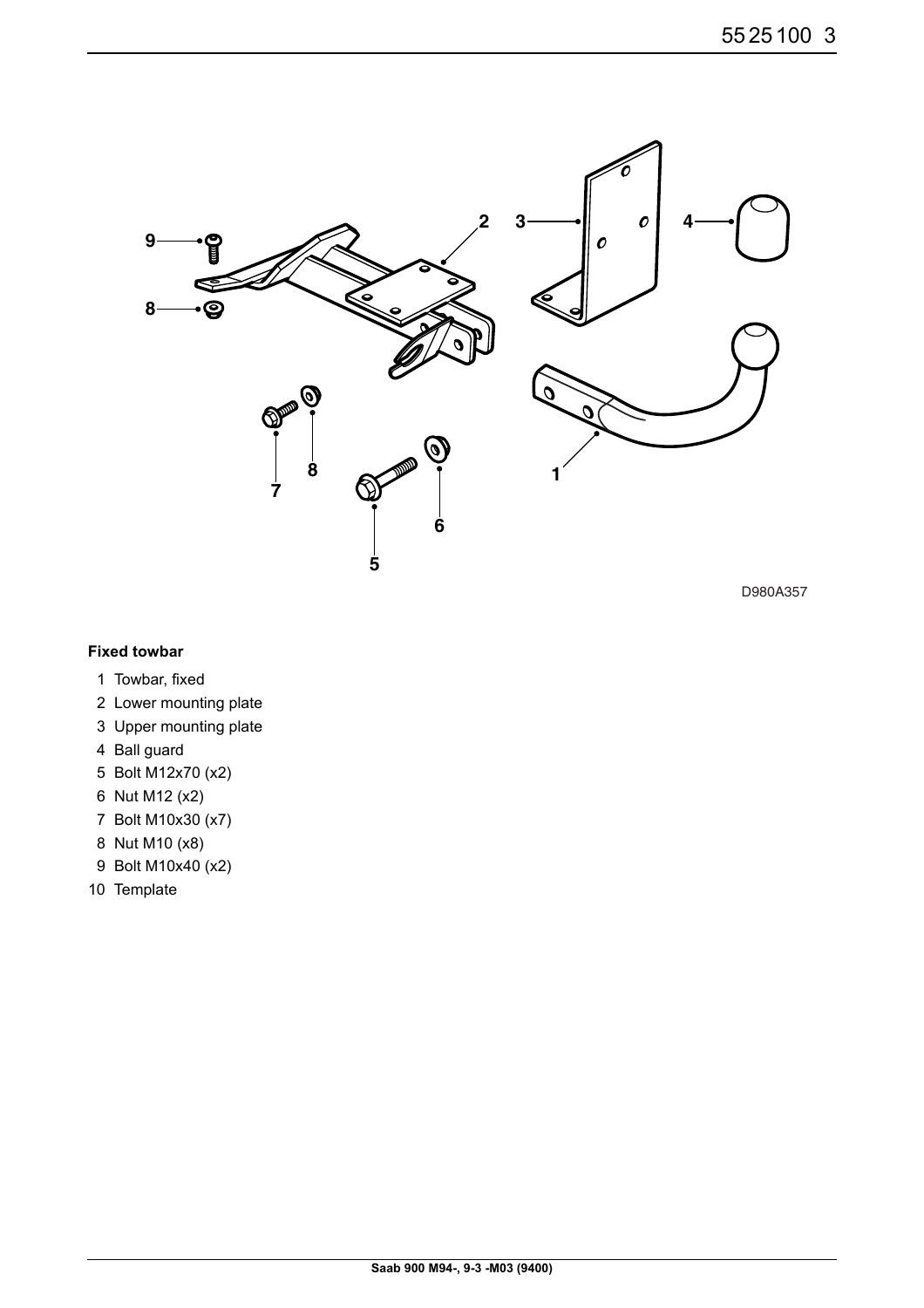### **Note**

Always check national legislation and regulations regarding mounting a towing bracket. Ensure that all requirements are complied with.

The towing bracket fulfils the requirements of 94/20/ EEC.

#### **Maximum permitted trailer weight:**

Trailer with brakes: 1600 kg

Trailer without brakes: 50% of the towing vehicle's weight (vehicle in running order), but no more than 750 kg (1650 lbs).

#### **Max. permissible towball pressure:** 75 kg

**Weight complete:** 13.2 kg (detachable towbar)

11.5 kg (fixed towbar)

#### **Important**

The car must be inspected after the towing bracket is mounted. Show these instructions at the inspection.

The towing bracket cable harness must be fitted and connected following the instructions that accompany the cable harness.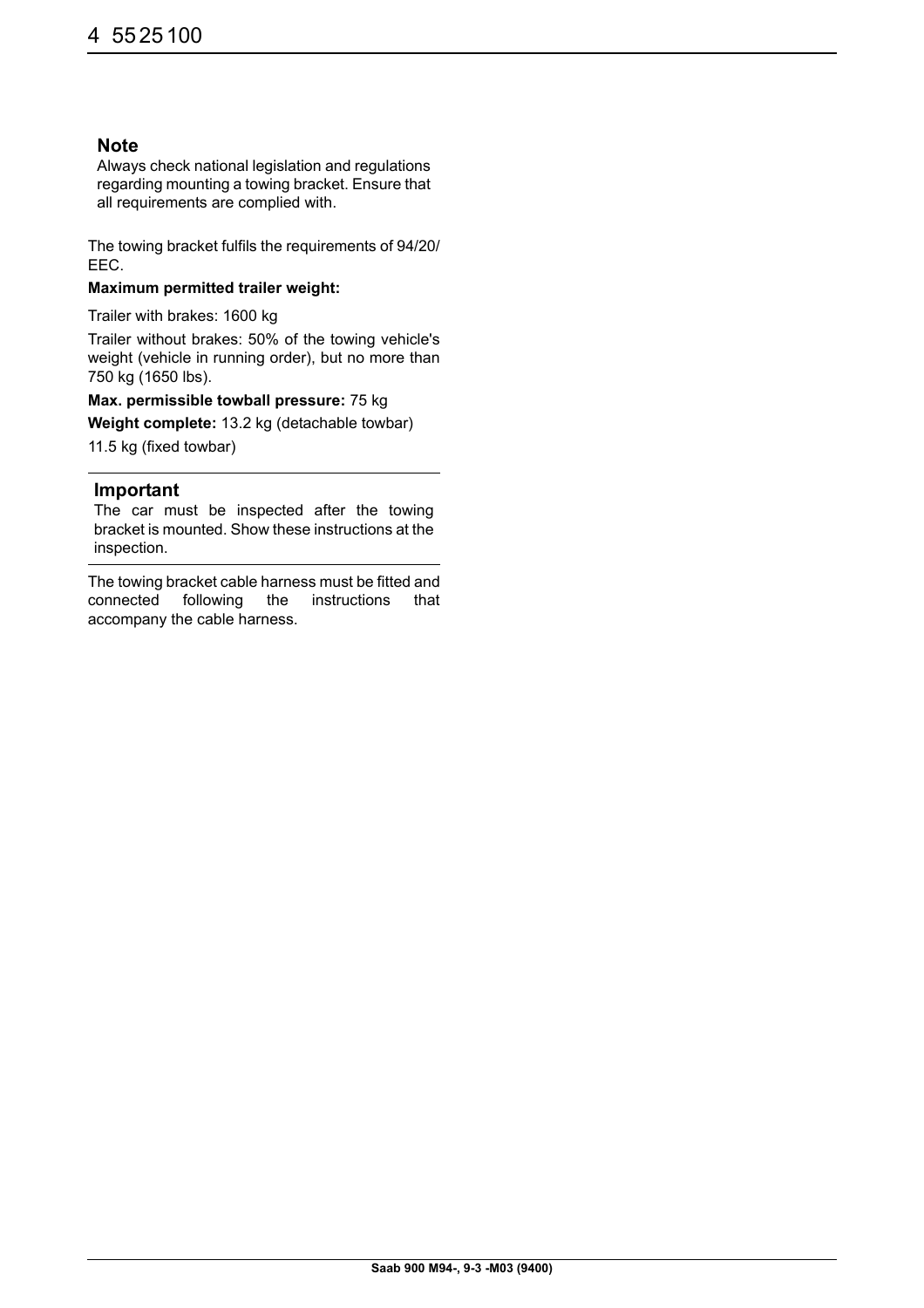

- 1 Lift the spare wheel, foam block and tool kit out of the spare wheel well.
- 2 Remove the rear lashing eyes from the luggage compartment and remove the scuff plate.
- 3 Remove the rear bumper.

**9-3 Aero M01-:** Remove the plastic extension from the rear/lower edge of the rear wheel housings.

4 **Detachable towbar**:

#### **Important**

There are different cutting templates depending on the car variant in question, with or without rear bumper skirt and for 9-3 Aero M01-.

- Cut the bumper shell in accordance with the template cutting line.
- 5 Remove the bolt fitted in one of the holes on the bumper rail and fit the upper mounting plate to the bumper. Check that the line above the mounting plate upper bolt is parallel with the bumper rail.

**Tightening torque 40 Nm (30 lbf ft)**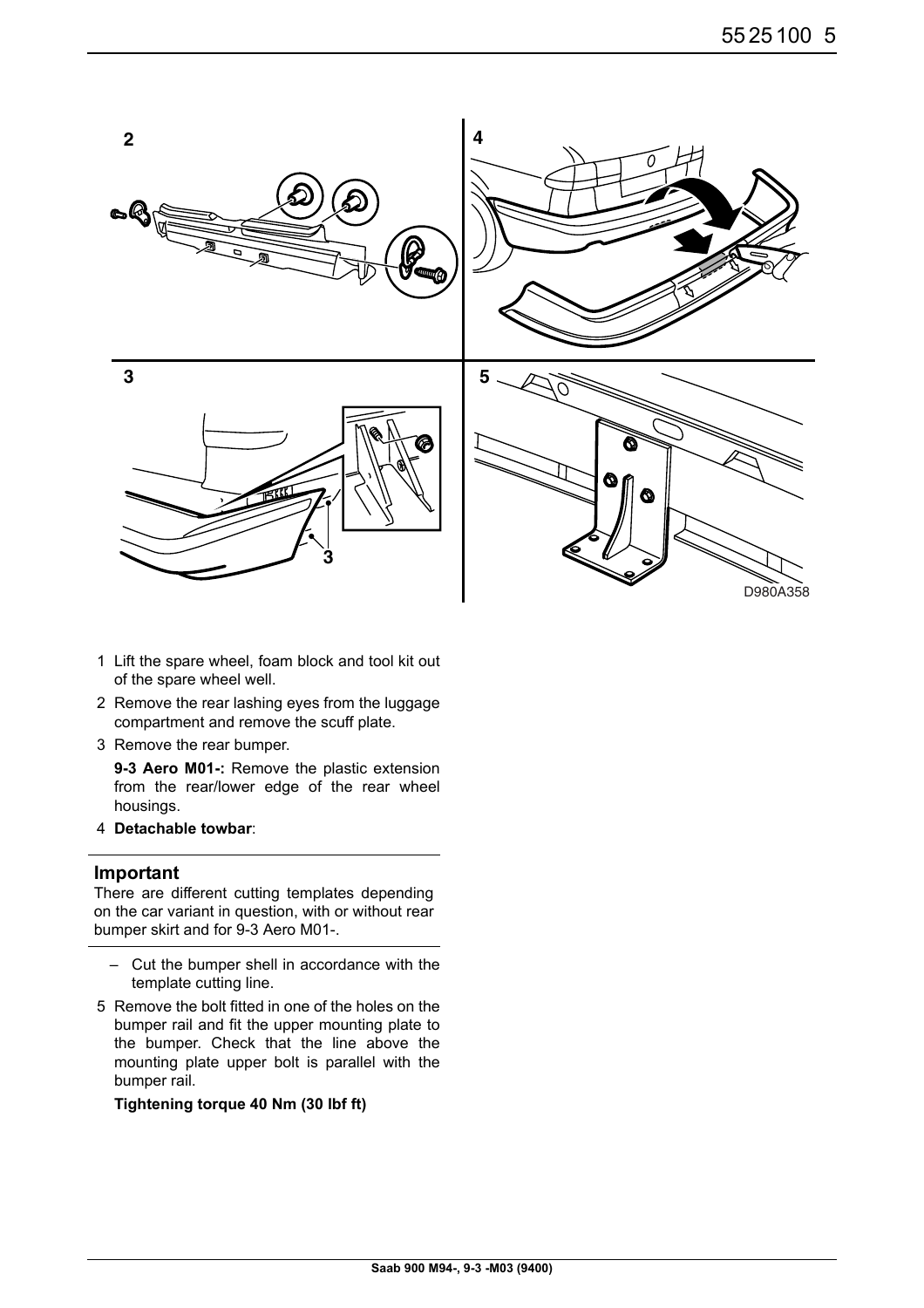



D980A359

- 6 Drill a hole for the wiring harness in accordance with the wiring harness kit instructions.
- 7 Deburr the hole and remove loose drillings and flakes of paint. Clean with Teroson FL Cleaner or similar. Apply Standox 1K Primer Filler or similar. Apply finish paint.
- 8 Fit the bumper with four nuts (2 included in kit).

#### **Tightening torque 40 Nm (30 lbf ft)**

If necessary, tighten the bolts by the wheel housings.

**9-3 Aero M01-:** Fit the plastic extension to the lower/rear edge of the rear wheel housings.

9 Fit the upper mounting plate and the lower mounting plate together without tightening the bolts.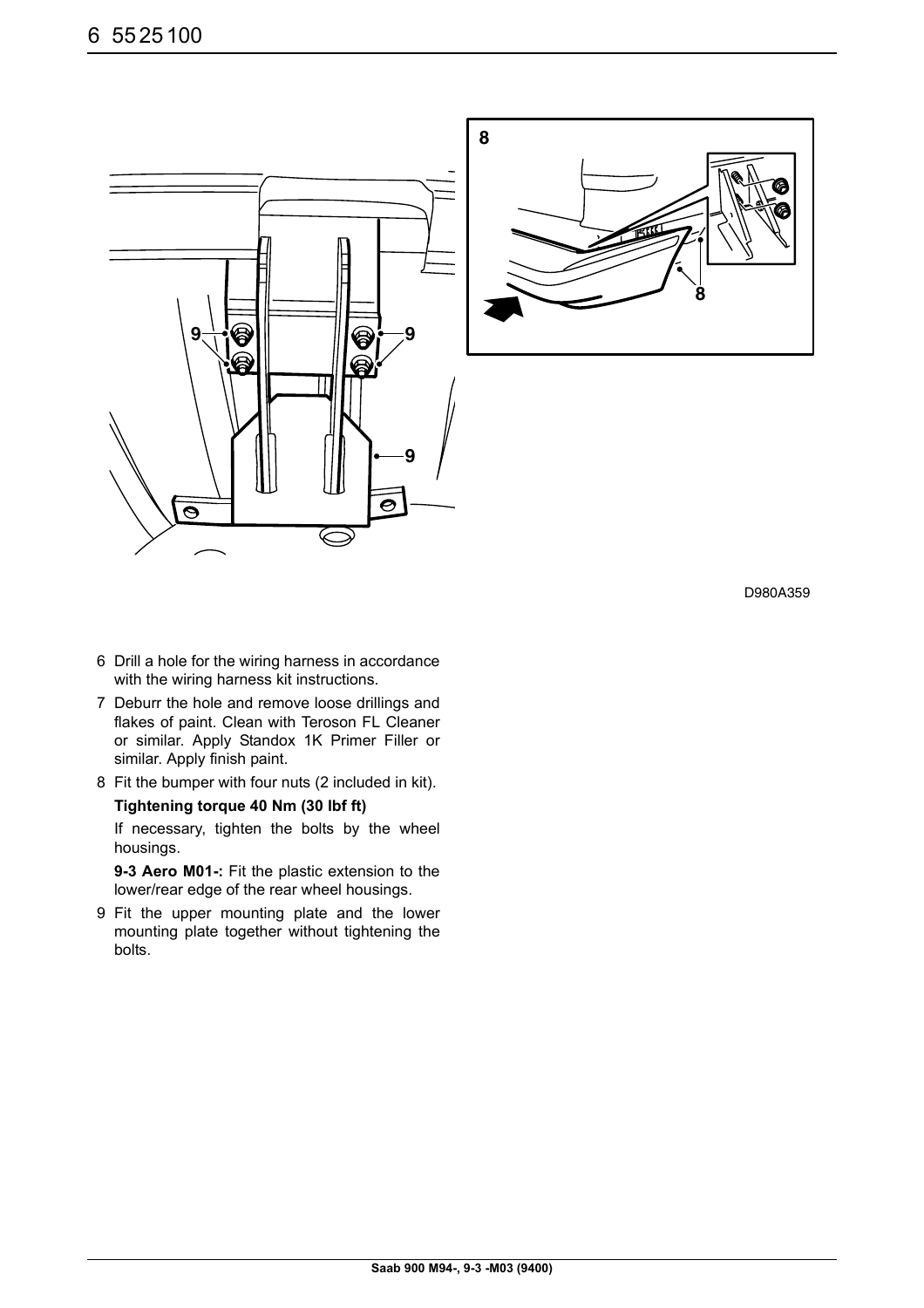



- 10 Fit the lower mounting plate to the spare wheel well and tighten the bolts. Use the towbar unit as a template and drill 2 holes with a 10 mm drill bit in the spare wheel well.
- 11 Mark, in the underseal, the outer edges of the mounting plate.
- 12 Remove the lower mounting plate.
- 13 Carefully scrape away the underseal within the marked area.
- 14 Deburr the holes and remove loose drillings and flakes of paint. Clean with Teroson FL Cleaner or similar. Apply Standox 1K Primer Filler or similar. Apply finish paint. Apply Terotex HV 400 or similar to the area where the underseal was scraped away.
- 15 Fit the upper mounting plate and the lower mounting plate together. Fit the towbar with 2 bolts and 2 nuts through the drilled holes in the spare wheel well. The bolts must be fitted from inside the luggage compartment.

**Tightening torque 50 Nm (37 lbf ft)**

16 Tighten the bolts between the upper mounting plate and the lower mounting plate.

**Tightening torque 70 Nm (52 lbf ft)**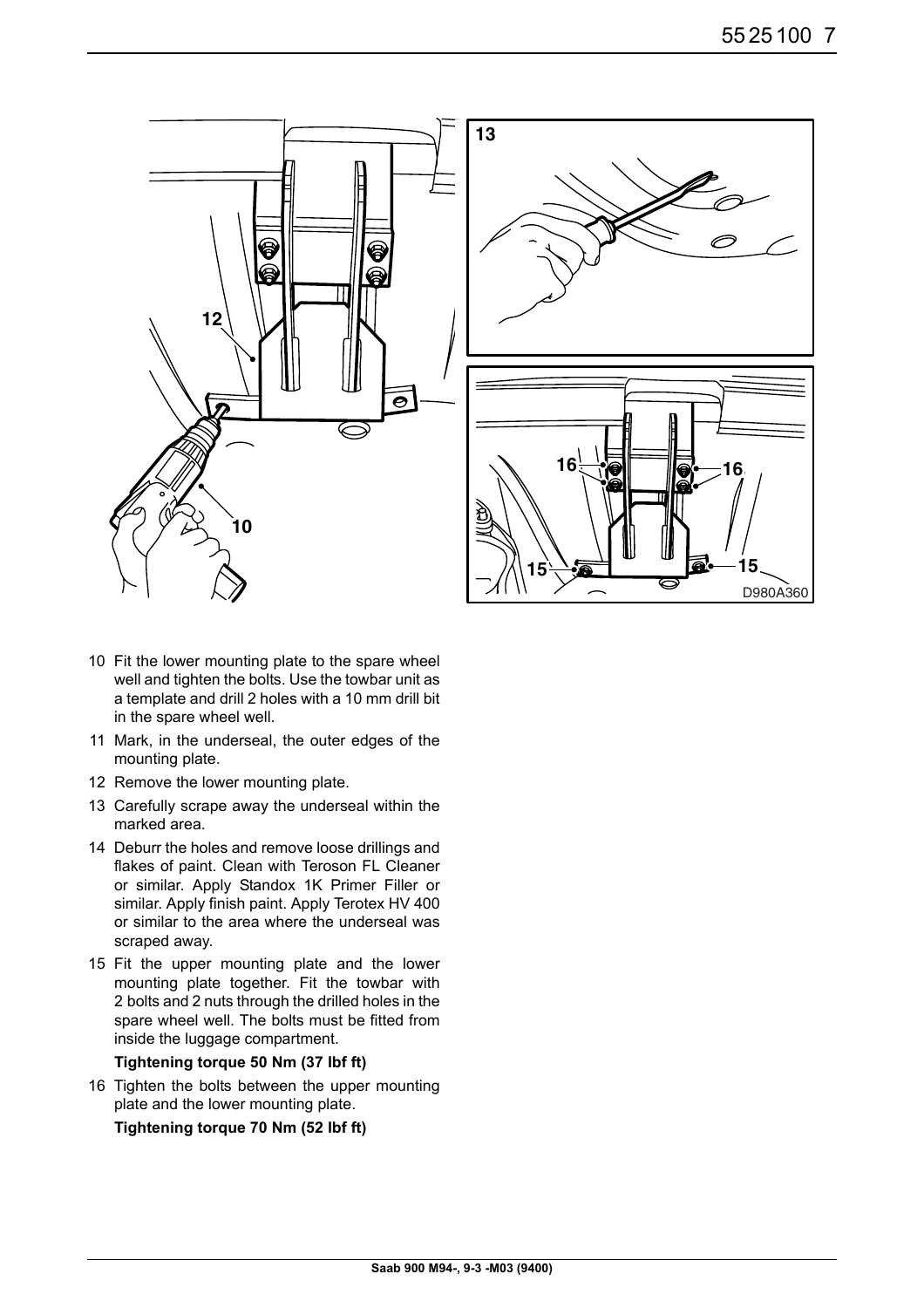



D980A361

17 **Fixed towbar**: Fit the towbar in the lower mounting plate.

**Tightening torque 90 Nm (66 lbf ft)**

- 18 **Detachable towbar**: Fit the bracket and the contact holder plate in the lower mounting plate. **Tightening torque 70 Nm (52 lbf ft)**
- 19 Fit the scuff plate and the lashing eyes in the luggage compartment.
- 20 Put the spare wheel and foam block back into the spare wheel well.
- 21 Apply Teroson T102 Underseal or similar around the towbar mounting to the body.
- 22 **Detachable towbar**: Carefully tear off the page covering the fitting and removal of the ball unit and hand it over to the customer together with the installation instructions.